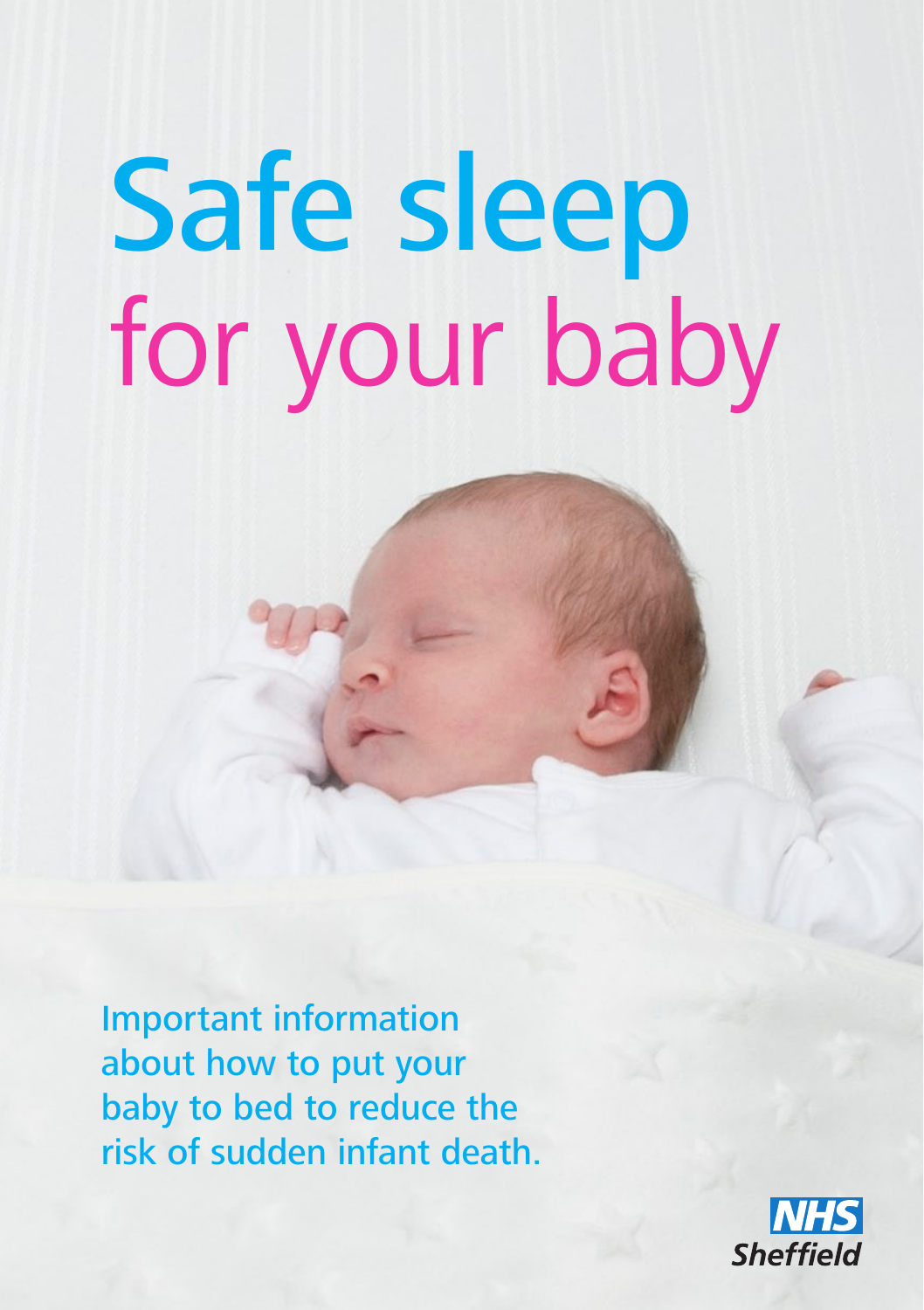

# **Safe sleep**  for your baby

**Reducing the risk of sudden infant death** 

- Place your baby on their back to sleep, in a crib or cot in a room with you
- Place your baby in the 'feet to foot' position in a cot with a well fitting mattress
- $\bullet$  **Do not smoke in pregnancy or let** anyone smoke in the same room as your baby
- $\bullet$  Do not share a bed with your baby if you have been drinking alcohol, if you take drugs or if you are a smoker
- $*$  Never sleep with your baby on a sofa or armchair
- $*$  Do not let your baby get too hot keep your baby's head uncovered and room temperature about **18°C** (65°F)
- $\cdot$  If you are away from home with your baby ensure that there is a cot available and that all Safe Sleep recommendations are still followed.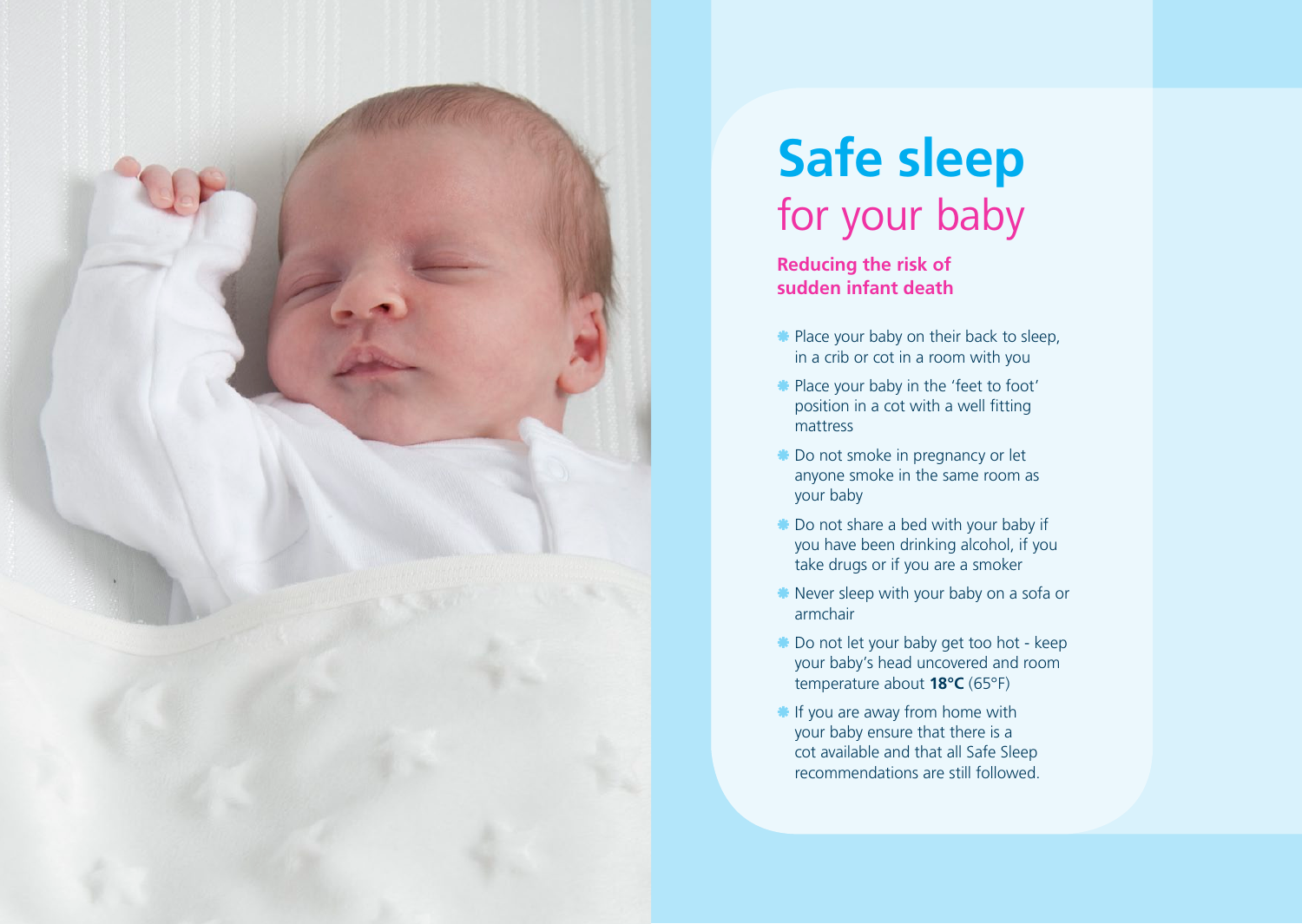### **The safest place for your baby to sleep is on their back, in a cot in a room with you**

#### **Place your baby on their back to sleep from the very beginning for both day and night sleeps.**

This will reduce the risk of sudden infant death (sometimes called cot death). Side sleeping is not as safe as sleeping on the back. Healthy babies placed on their backs are not more likely to choke. When the baby is old enough to roll over they should not be prevented from doing so.

Babies may get flattening of the part of the head they lay on (plagiocephaly). This will become rounder again as they grow, particularly if they are encouraged to lie on their tummies to play when they are awake and being supervised. Experiencing a range of different positions and a variety of movement while awake is also good for a baby's development.

The safest place for your baby to sleep is in a crib or cot in a room with you for the first six months. Do NOT share a bed with your baby if you or you partner:

- $*$  are smokers (no matter where or when you smoke and even if you never smoke in bed);
- $*$  have recently drunk alcohol;
- $*$  have taken medication or drugs that make you sleep more heavily;
- **\*** feel very tired.



#### **It is safest to always ensure there is at least one adult who has NOT recently drunk alcohol caring for your baby.**

The risks of bedsharing are also increased if your baby:

- $*$  was premature (born before 37 weeks);
- $*$  was of low birth weight (less than 2.5kg or 5.5lb)

There is also a risk that you might roll over in your sleep and suffocate your baby, or that your baby could get caught between the wall and the bed, or could roll out of an adult bed and be injured.

**Never sleep with a baby on a sofa or armchair** . It's lovely to have your baby with you for a cuddle or a feed but it's safest to put your baby back in their cot before you go to sleep.

#### **Plan where your baby is going to sleep if you or your baby will be sleeping somewhere other than home.**

If your baby is going to sleep in a different cot, or away from home such as at grandparents or at a friends make sure the advice in this pamphlet is still followed. The baby should still sleep in an appropriate cot or crib.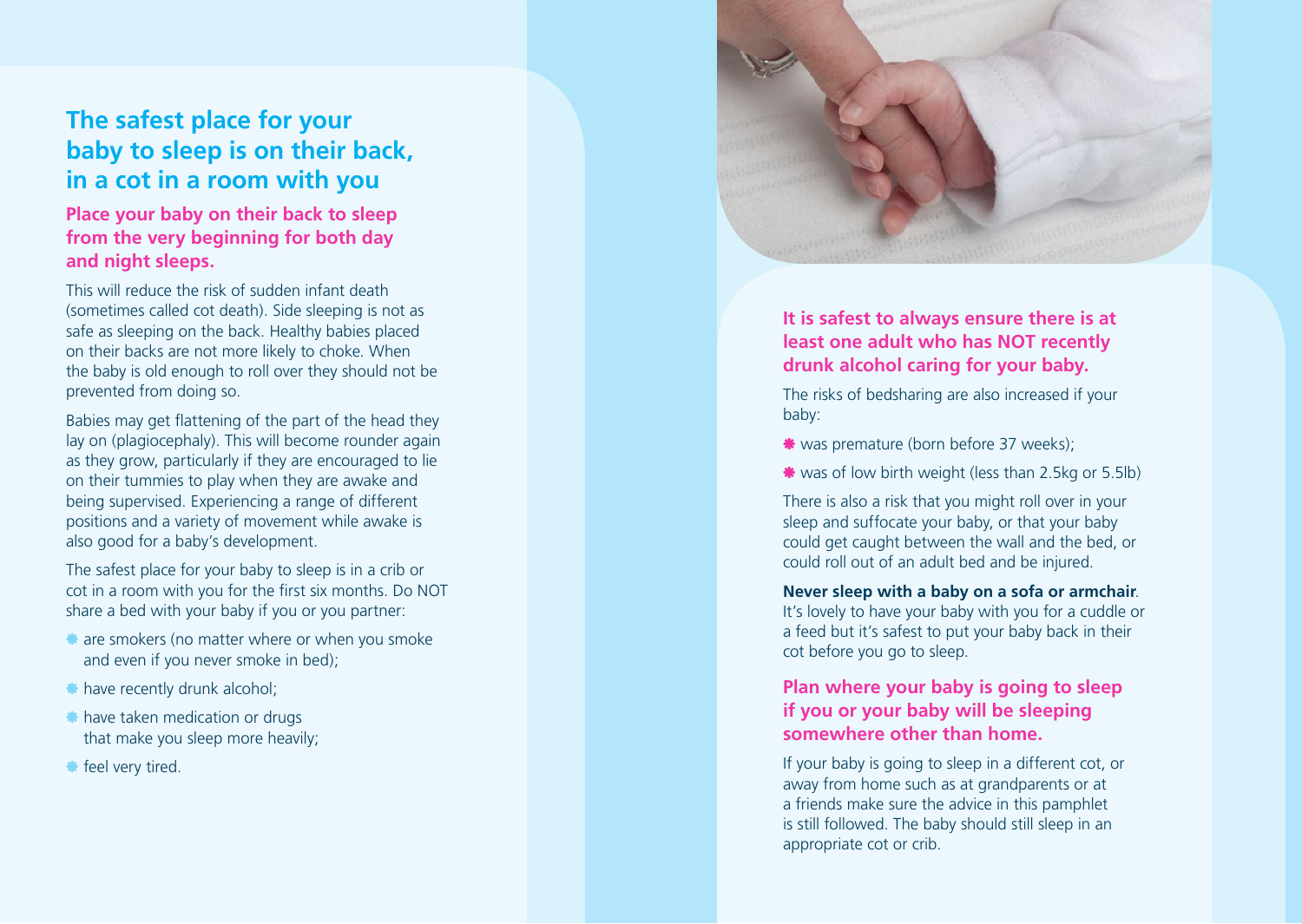# **Cut out smoking during pregnancy partners too!**

**Smoking in pregnancy greatly increases the risk of sudden infant death. It is best not to smoke at all.**

If you are pregnant and want to give up, please call the Sheffield NHS Stop Smoking Service on **0800 068 4490** or visit www.sheffieldstopsmoking.org.uk or Text: QUIT15 to 88020.

A range of stop smoking services are available across the city, including:

- $*$  specialist support for pregnant women
- $*$  workplace support
- $*$  sessions delivered through GPs and Pharmacies
- $*$  sessions in community settings
- $\bullet$  Don't let anyone smoke in the same room as your baby
- $*$  Babies exposed to cigarette smoke after birth are also at an increased risk of sudden infant death.
- $*$  Nobody should smoke in the house, including visitors.
- \* Anyone who needs to smoke should go outside.
- $\bullet$  Do not take your baby into smoky places, including cars where there is smoke.
- $\cdot$  If you are a smoker, sharing a bed with your baby increases the risk of sudden infant death.

**There is NO safe level of exposure to tobacco smoke for your baby.**



# **Don't let your baby get too hot (or too cold)**

**Overheating can increase the risk of sudden infant death.** 

**Babies can overheat because of too much bedding or clothing, or because the room is too hot.**

- $\cdot$  If your baby is sweating or their tummy feels hot to the touch, take off some of the bedding. Don't worry if your baby's hands or feet feel cool, this is normal.
- $*$  It is easier to adjust for the temperature with changes of lightweight blankets. Remember, a folded blanket counts as two blankets.
- $\triangleq$  Babies do not need hot rooms; all-night heating is rarely necessary. Keep the room at a temperature that is comfortable for you at night. About **18°C** (65°F) is comfortable.

°c

- $\cdot$  If it is very warm, your baby may not need any bedclothes other than a sheet.
- $*$  Even in winter, most babies who are unwell or feverish do not need extra clothes.
- Babies should never sleep with a hot water bottle or electric blanket, next to a radiator, heater or fire, or in direct sunshine.
- Babies lose excess heat from their heads, so make sure their heads cannot be covered by bedclothes during sleep periods.
- Remove hats and extra clothing as soon as you come indoors or enter a warm car, bus or train, even if it means waking your baby.

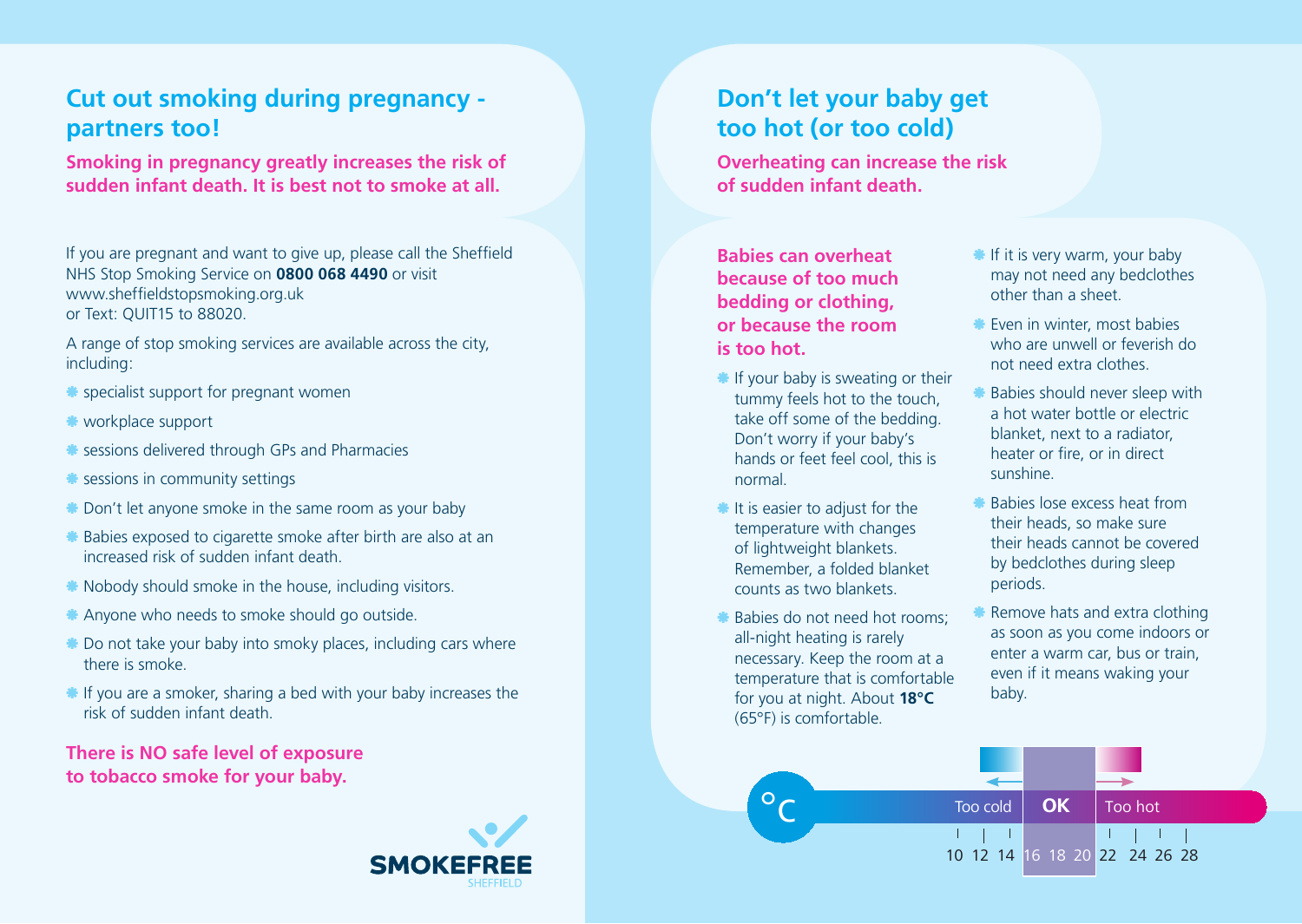# **Don't let your baby's head become covered**

**Babies whose heads are covered with bedding are at an increased risk of sudden infant death.** 

- $\bullet$  To prevent your baby wriggling down under the covers, place your baby feet to foot in the crib, cot or pram.
- $*$  Make the covers up so that they reach no higher than the shoulders.
- $\triangleq$  Covers should be securely tucked in so they cannot slip over the baby's head.
- Use one or more layers of lightweight blankets.
- $\bullet$  Sleep your baby on a mattress that is firm, flat, well-fitting and clean.
- $*$  The outside of the mattress should be waterproof.
- $\triangleq$  Cover the mattress with a single sheet.
- $\blacktriangleright$  Remember do not use duvets, quilts, baby nests, wedges, bedding rolls or pillows.

#### **Feeding**

#### **Breastfeeding your baby reduces the risk of sudden infant death.**

It's important to breastfeed your baby. Breast milk gives babies all the nutrients they need for the first six months of life and helps protect them from infection. It also reduces mothers' chances of getting certain diseases later in life and allows you and your baby to get closer both physically and emotionally. It's natural to have questions or need some extra support to breastfeed successfully.

Your midwife, health visitor or GP can help. It is possible that using a dummy at the start of any sleep period reduces the risk of sudden infant death. Do not begin to give a dummy until breastfeeding is well-established, usually when the baby is around one month old. Stop giving the dummy when the baby is between 6 and 12 months old.

# **If your baby is unwell seek medical advice promptly**

Make sure your baby drinks plenty of fluids and is not too hot. If your baby sleeps a lot, wake him or her regularly for a drink. It may be difficult to judge whether an illness is more serious and requires prompt medical attention.

The guidelines overleaf may help you.

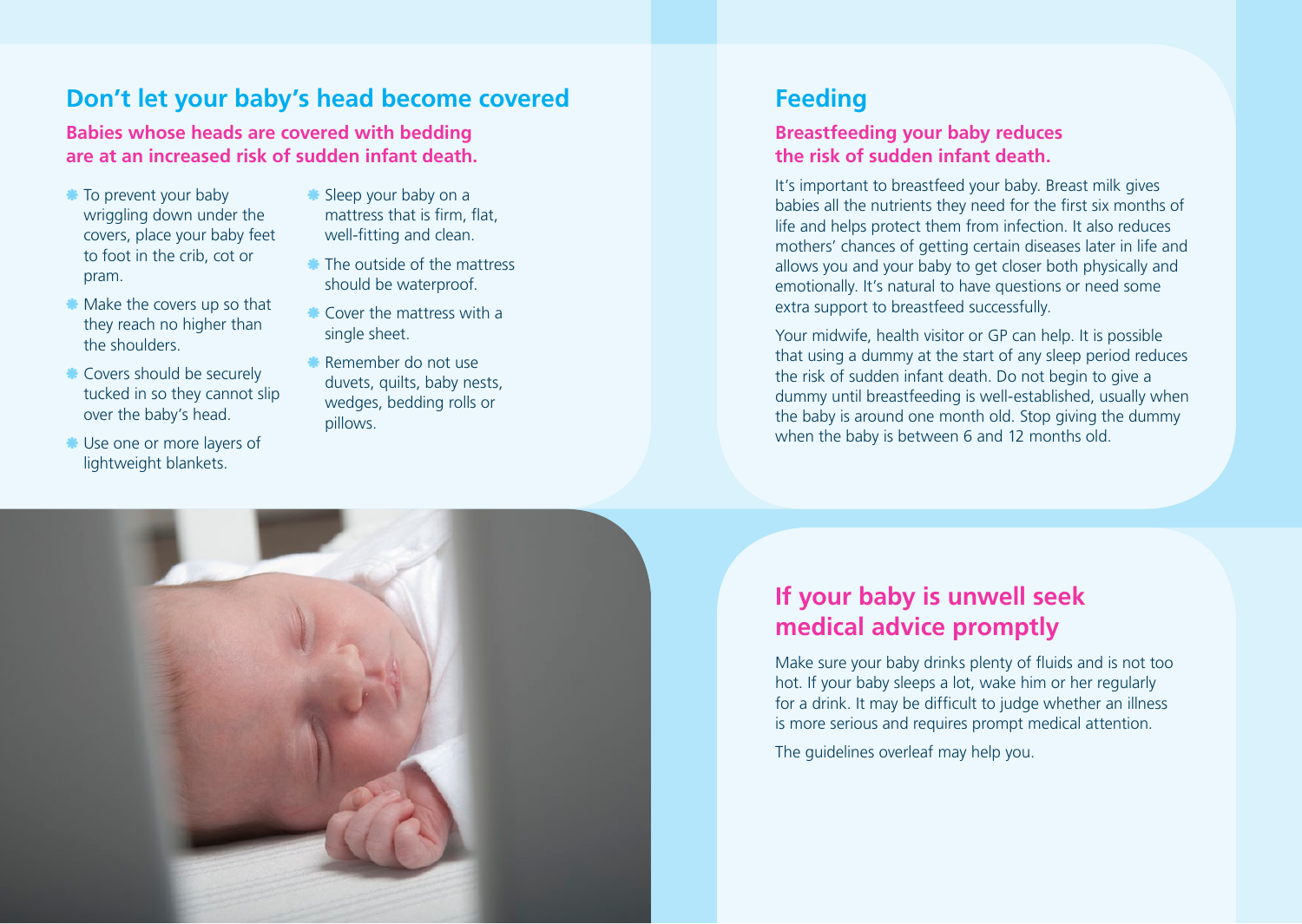#### **Serious Illness**

There may be serious illness if your baby has any of the following symptoms:

- $*$  has a high pitched or weak cry, is less responsive, is much less active or more floppy than usual;
- $*$  looks very pale all over, grunts with each breath, seems to be working hard to breathe when you look at their chest and tummy;
- $*$  takes less than a third of usual fluids, passes much less urine than usual, vomits green fluid, or passes blood in their stools;
- $*$  has a fever of 38°C or above if the baby is less than 3 months, or 39ºC or above if 3 to 6 months old;
- $*$  is dehydrated dry mouth, no tears, sunken eyes, or soft spot on the baby's head is sunken;
- $*$  has a rash that does not disappear with pressure.

#### **Urgent medical attention is needed if your baby:**

- **\*** stops breathing or goes blue;
- $*$  is unresponsive and shows no awareness of what is going on;
- $*$  has glazed eyes and does not focus on anything;
- $*$  cannot be woken:
- $*$  has a fit, even if your baby recovers without medical attention;

#### **DIAL 999 and ask for an ambulance.**



#### **Remember that sudden infant death**

**is very rare** so please don't let worrying about it stop you enjoying your baby's first few months. Research is continuing to help us understand more about sudden infant death.

The information in this leaflet will reduce the risk of cot death, but it is not guaranteed to prevent it altogether.

Since parents and carers have been following the risk reduction advice, the number of babies dying has fallen by over 70%.